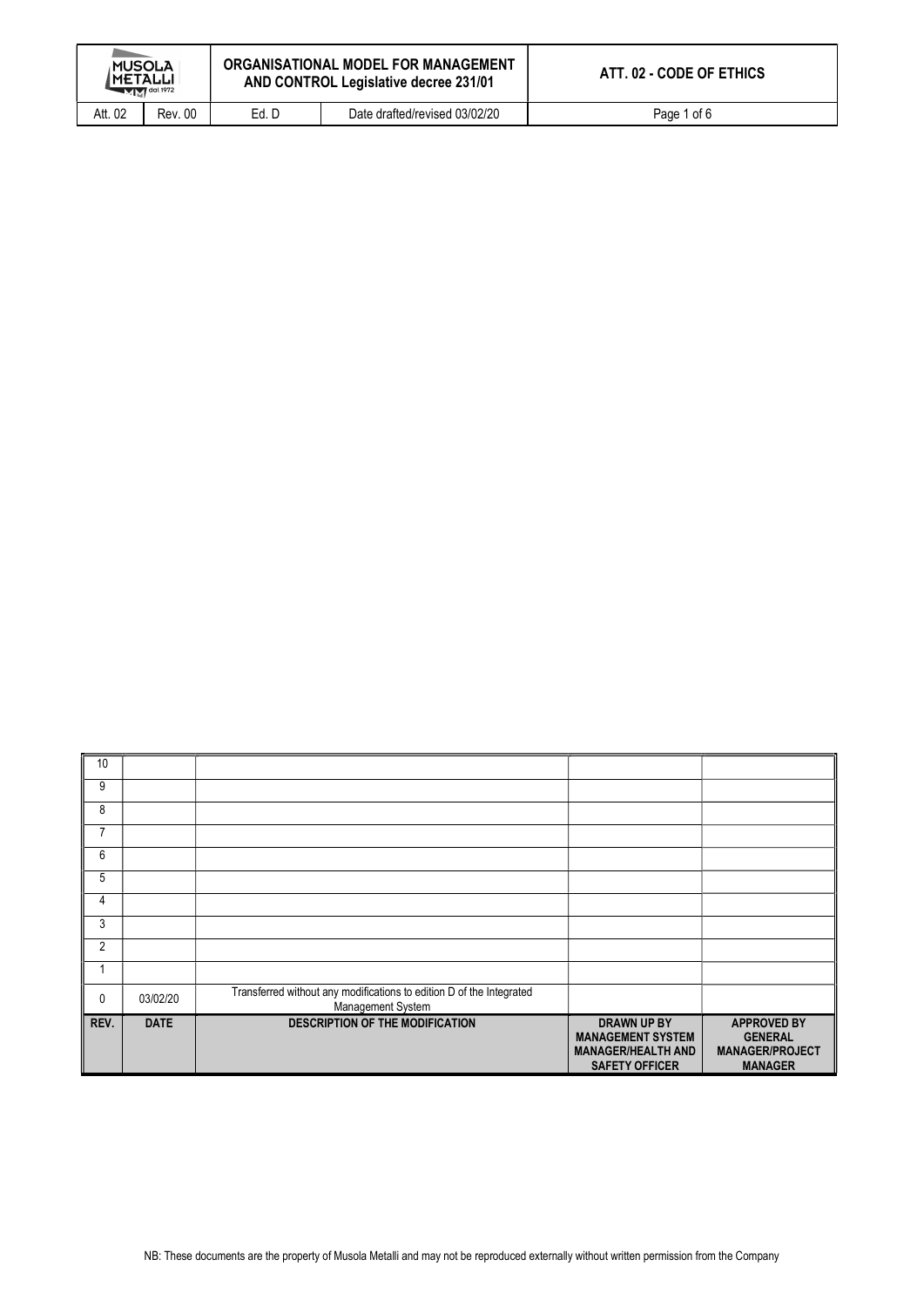# **INDEX**

| $\mathbf 1$    |  |
|----------------|--|
| 1.1            |  |
| 1.2            |  |
| 1.3            |  |
| $\overline{2}$ |  |
| 2.1            |  |
| 2.2            |  |
| 2.3            |  |
| 2.4            |  |
| 2.5            |  |
| 2.6            |  |
| 2.7            |  |
| $\mathbf{3}$   |  |
| 3.1            |  |
| 3.2            |  |
| 3.3            |  |
| 3.4            |  |
| 3.5            |  |
| 3.6            |  |
| 3.7            |  |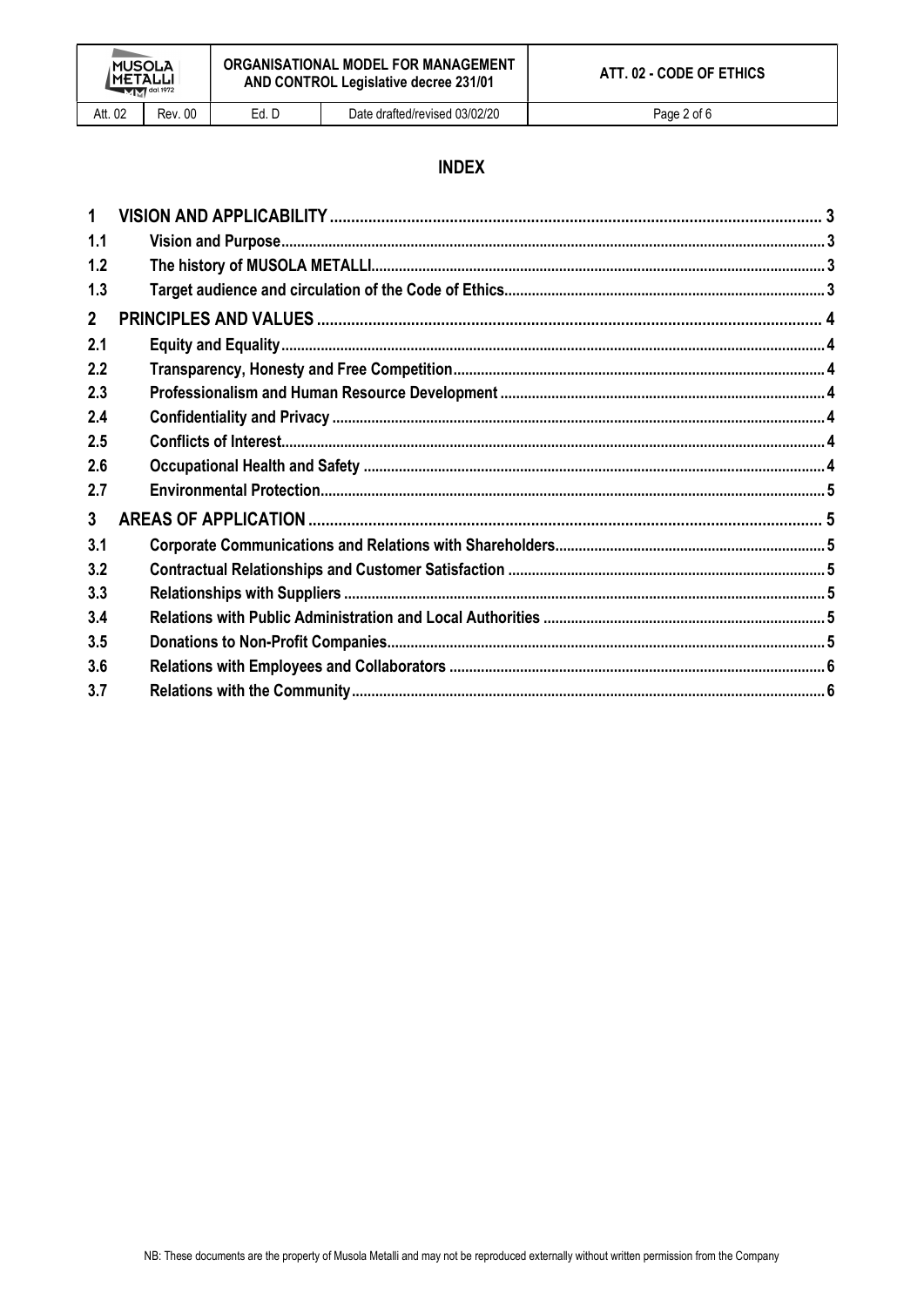| <b>MUSOLA</b><br><b> METALLI</b><br>$M$ $M$ <sup>dal 1972</sup> |                | ORGANISATIONAL MODEL FOR MANAGEMENT<br>AND CONTROL Legislative decree 231/01 |                               | ATT. 02 - CODE OF ETHICS |
|-----------------------------------------------------------------|----------------|------------------------------------------------------------------------------|-------------------------------|--------------------------|
| Att. 02                                                         | <b>Rev. 00</b> | Ed. D                                                                        | Date drafted/revised 03/02/20 | Page 3 of 6              |

## 1 VISION AND APPLICABILITY

#### 1.1 Vision and Purpose

Musola Metalli aims to operate with a sense of responsibility and moral integrity, with the joint commitment of all the parties involved in the Organisation, and is conscious that its work contributes to the process of economic and social development, in compliance with the law and ethical principles. The Company has drawn up this Code of Ethics in order to clearly define the set of values that it recognises, accepts and shares.

Musola Metalli believes in the value of work, protection of workers' health and safety and protection of the environment and considers it essential for the action taken to be legal, correct and transparent in order to achieve its economic, production and social objectives. As a result, all of its activities are based on compliance with the law and accepted, shared internal regulations, within a framework of fair competition, in accordance with the legitimate interests of customers, suppliers, the rights of employees, collaborators and commercial and financial partners, shareholders and the community in which the Company operates and is present.

Legislative Decree 231/2001 introduced Administrative Liability for companies, stipulating that the Entity, and not only the person responsible for the offence, is subject to punishment in the event of different types of offences, if these are committed due to shortcomings in organisation with a benefit or interest for the Entity itself.

For these reasons, the Organisational Model has been adopted and implemented and this Code of Ethics has been drawn up. All those who work at the Company, without distinction or exception, shall be committed to observing and ensuring compliance with these principles within the scope of their roles and responsibilities. In no way can the belief of acting for the benefit of the Company justify the adoption of conduct contrary to these principles.

The Code of Ethics lays down the values and principles that the Company aims to respect in order to prevent predicate offences.

#### 1.2 The history of MUSOLA METALLI

Musola Metalli has been operating in the non-ferrous metals trade industry for over forty years. Luigi Musola channelled his passion into founding and growing the Company. Since then, it has matured and evolved thanks to the commitment of Mrs. Elisabetta Musola and their son Enea Spada, becoming an important organisation in the Triveneto area, whilst preserving the characteristics and traditions of a family business. With its own certified Integrated Management System for Quality / Safety / the Environment, the Company is a reliable partner in the supply of semi-finished non-ferrous metal products, thermoplastics, cast iron and parts finished to customer specifications.

The Company makes itself known on the market, both at home and abroad, through traditional commercial channels and, for some years now, also with web marketing and online sales techniques.

In order to provide the service, it benefits, over and above its own organisation, from a network of selected, qualified suppliers with which solid partnerships have developed over years of working together.

#### 1.3 Target audience and circulation of the Code of Ethics

The Code of Ethics was adopted by Musola Metalli with the resolution of the Sole Director.

All those who work or collaborate with the Company, without exception or distinction, shall be committed to observing and enforcing the principles and rules within the scope of their roles and responsibilities. The rules of the Code of Ethics shall apply to employees and to all those who work to achieve the objectives of Musola Metalli, without exception.

The Company shall commit to:

- ensuring that the Code is distributed to all internal and external recipients in a timely manner, by providing individual copies, displaying it on company notice boards and, finally, publishing it on the company website;
- providing adequate support in terms of training and information in order to promote knowledge and understanding;
- as for all the rest of the company documentation that forms part of the Organisational Model, ensuring that the updated version is available;
- planning and implementing suitable schedules for periodic audits in order to ensure compliance with the rules laid down by the Code.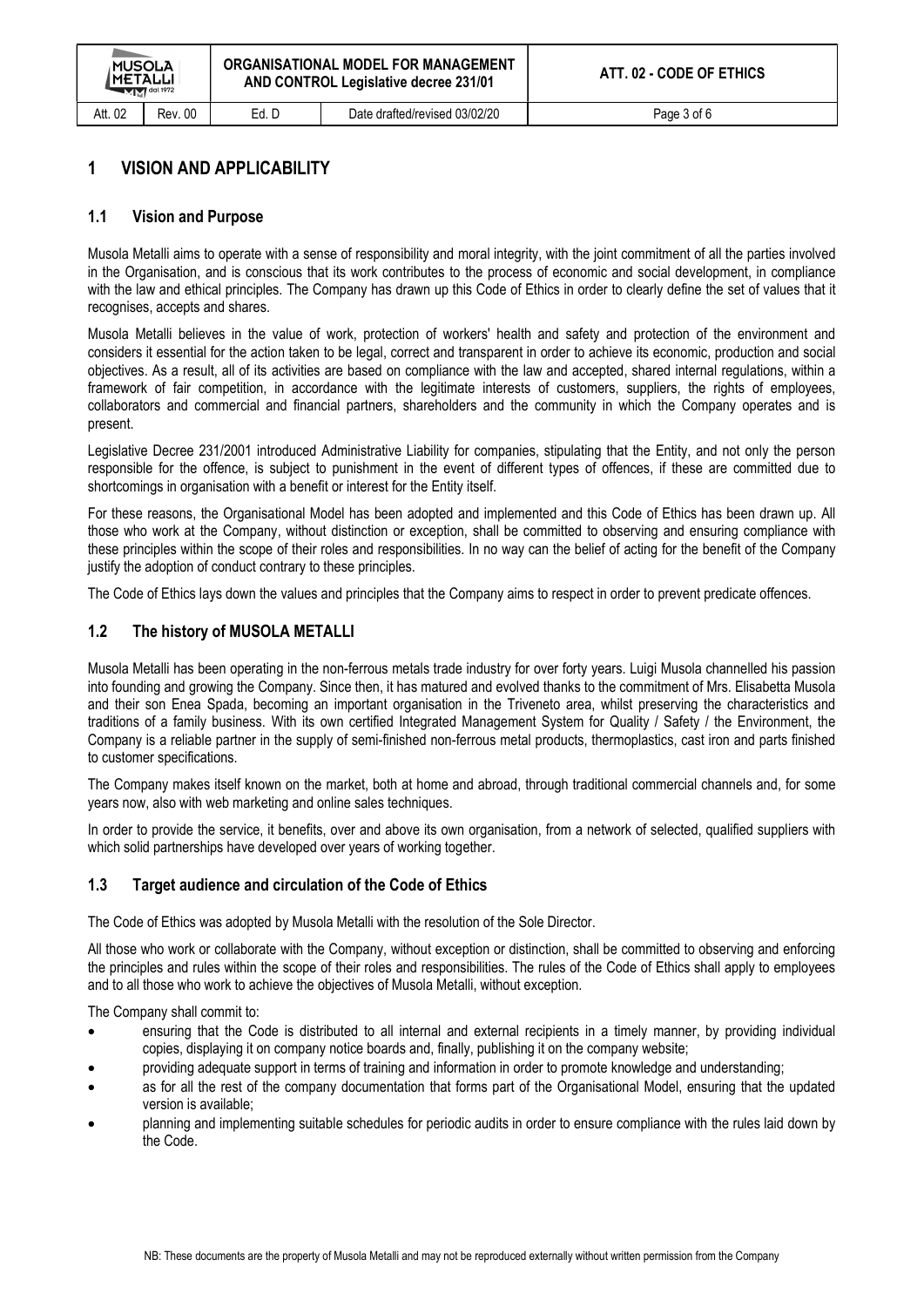# 2 PRINCIPLES AND VALUES

#### 2.1 Equity and Equality

In relations with all counterparts, the Company does not discriminate based on the age, racial and ethnic origin, nationality, political opinions, religious beliefs, gender, sexuality or health status of its representatives. In this sense, Musola Metalli shall commit to:

- ensuring that employees who report violations of the Code are not subject to any form of discrimination;
- adopting fair sanctions which are proportionate to the type of Code violation committed and ensuring that these are applied indiscriminately to all categories of employees, with reference to the provisions of law, contract and internal regulations in force, and first and foremost, with reference to the in-house Disciplinary Code.

More generally, the Company embraces the principles promoted by the United Nations in relation to the respect and protection of the human being.

#### 2.2 Transparency, Honesty and Free Competition

The Company operates in compliance with applicable laws, professional ethics and internal regulations. Pursuing the Company's interests can never justify conduct contrary to the principles of fairness and honesty. For this reason, too, any form of benefit or gift, received or offered, which may be intended as a means of influencing the independent judgement and conduct of the parties involved, shall be refused. On the subject of transparency and honesty, Musola Metalli shall commit to:

- acting in good faith and refusing to engage in dishonest behaviour;
- encouraging freedom of expression for all those involved in corporate activities;
- communicating accurately, transparently and in a timely manner so as to enable recipients to make informed decisions regarding the relationships to be maintained with the Company;
- recognising and encouraging free competition in a market economy, as a decisive factor for growth and continuous improvement, whilst fully respecting the other principles of the Code of Ethics.

#### 2.3 Professionalism and Human Resource Development

Musola Metalli shall guarantee an adequate degree of professionalism in the execution of the tasks assigned to its employees. To this end, the Company shall enhance the skills of its resources, providing them with suitable training, professional refresher and development tools.

#### 2.4 Confidentiality and Privacy

The Company shall guarantee, in accordance with the law, that the information in its possession shall remain confidential.

The information requested from all parties shall be necessary and suitable for pursuing the Company's objectives.

This excludes surveys on ideas, preferences, personal tastes and, in general, the private life of employees and collaborators.

Personal data and information are stored, made accessible, shared and passed on by the Company in compliance with Legislative Decree no. 196/2003 and the laws and regulations in force regarding trade secrets.

External Collaborators are prohibited from using confidential information for purposes unrelated to their professional activity.

#### 2.5 Conflicts of Interest

When carrying out each activity. Musola Metalli seeks to avoid situations where there is a conflict of interest, whether that conflict is real or merely potential. Potential "conflicts of interest", in addition to those defined by law, also include the case in which a Collaborator works to satisfy an interest other than that of the Company and its shareholders in order to gain an advantage of a personal nature.

#### 2.6 Occupational Health and Safety

Employees and collaborators, whose physical and moral integrity is considered a priority, are guaranteed working conditions which respect individual dignity, in safe, healthy working environments, created with the help of adopting and effectively implementing a Management System certified according to the international standard UNI ISO 45001, in full compliance with the national laws in force on the subject.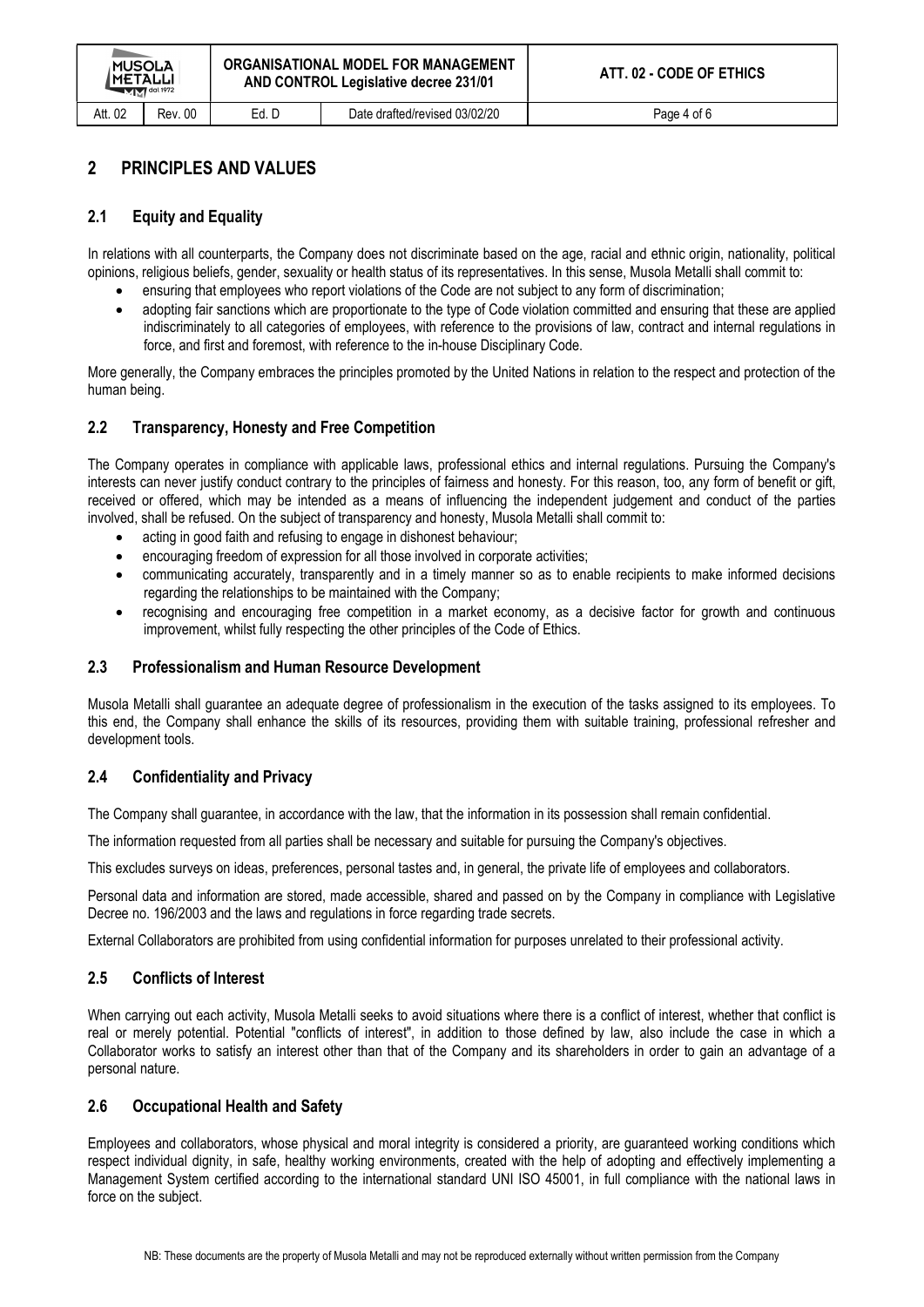| <b>MUSOLA</b><br>IMETALLI<br>$M$ $M$ <sup>dal 1972</sup> |                | ORGANISATIONAL MODEL FOR MANAGEMENT<br>AND CONTROL Legislative decree 231/01 |                               | ATT. 02 - CODE OF ETHICS |
|----------------------------------------------------------|----------------|------------------------------------------------------------------------------|-------------------------------|--------------------------|
| Att. 02                                                  | <b>Rev. 00</b> | Ed. D                                                                        | Date drafted/revised 03/02/20 | Page 5 of 6              |

#### 2.7 Environmental Protection

The Company is committed to protecting the environment as an essential resource. To this end, it makes choices so as to guarantee compatibility between economic initiative and environmental requirements, not only in compliance with current legislation, but also by integrating correct environmental management into company policies and management systems.

# 3 AREAS OF APPLICATION

## 3.1 Corporate Communications and Relations with Shareholders

It is in the Company's interests to protect the investment of its Shareholders by implementing an industrial policy that guarantees them an adequate economic return over time. This is achieved by optimising available resources as well as increasing competitiveness and financial strength.

## 3.2 Contractual Relationships and Customer Satisfaction

Contractual relationships and communications to the Company's customers are based on the principles of fairness, honesty, professionalism and transparency and, in any case, delivered with the utmost cooperation.

Musola Metalli works in the pursuit of complete customer satisfaction in terms of product quality and service offered.

Supply conditions are always checked for congruity and feasibility ahead of time, with any anomalies being promptly detected, where possible.

The Company shall resort to litigation as a last resort to resolve to conflicts, only if its legitimate claims are not duly satisfied by the other party.

## 3.3 Relationships with Suppliers

The supplier system plays a fundamental role in improving the overall structural competitiveness of the Company. In order to consistently guarantee the highest level of customer satisfaction, the Company selects suppliers based on what they can offer in terms of quality, innovation, costs and services.

Employees are required to select suppliers according to appropriate and objective methods, taking into account not only quality, innovation, costs and services offered, but also the values set out in the Code. Employees are also encouraged to establish and maintain stable, transparent and cooperative relationships with suppliers. In particular, Company personnel responsible for managing these processes are required to:

- refrain from preventing anyone in possession of the prerequisites from bidding for orders/contracts, adopting the objective, documentable criteria defined by internal procedures when selecting suppliers;
- ensure sufficient competition, any exemptions must be authorised and documented;
- observe the conditions agreed upon by contract.

## 3.4 Relations with Public Administration and Local Authorities

Relations with public institutions are always exclusively managed by delegated staff members. These relations must always be transparent and respectful of the Company's values.

Gifts or favours (where permitted by current legislation) for representatives of public institutions must be of modest value and proportionate to the case and, in any case, such that they cannot be interpreted as aimed at acquiring undue advantages.

If the Company is subject to inspections conducted by public authorities in accordance with the law, it shall guarantee maximum availability and transparency when collaborating and providing the information requested.

If a public institution is a customer or supplier of the Company, the Company shall act in strict compliance with the laws and regulations governing the purchase or sale of goods and/or services to that particular public institution.

## 3.5 Donations to Non-Profit Companies

The Company shall allocate part of its profits to non-profit organisations that pursue ethical, social objectives. These donations shall be verified and checked by Internal Corporate Control Bodies.